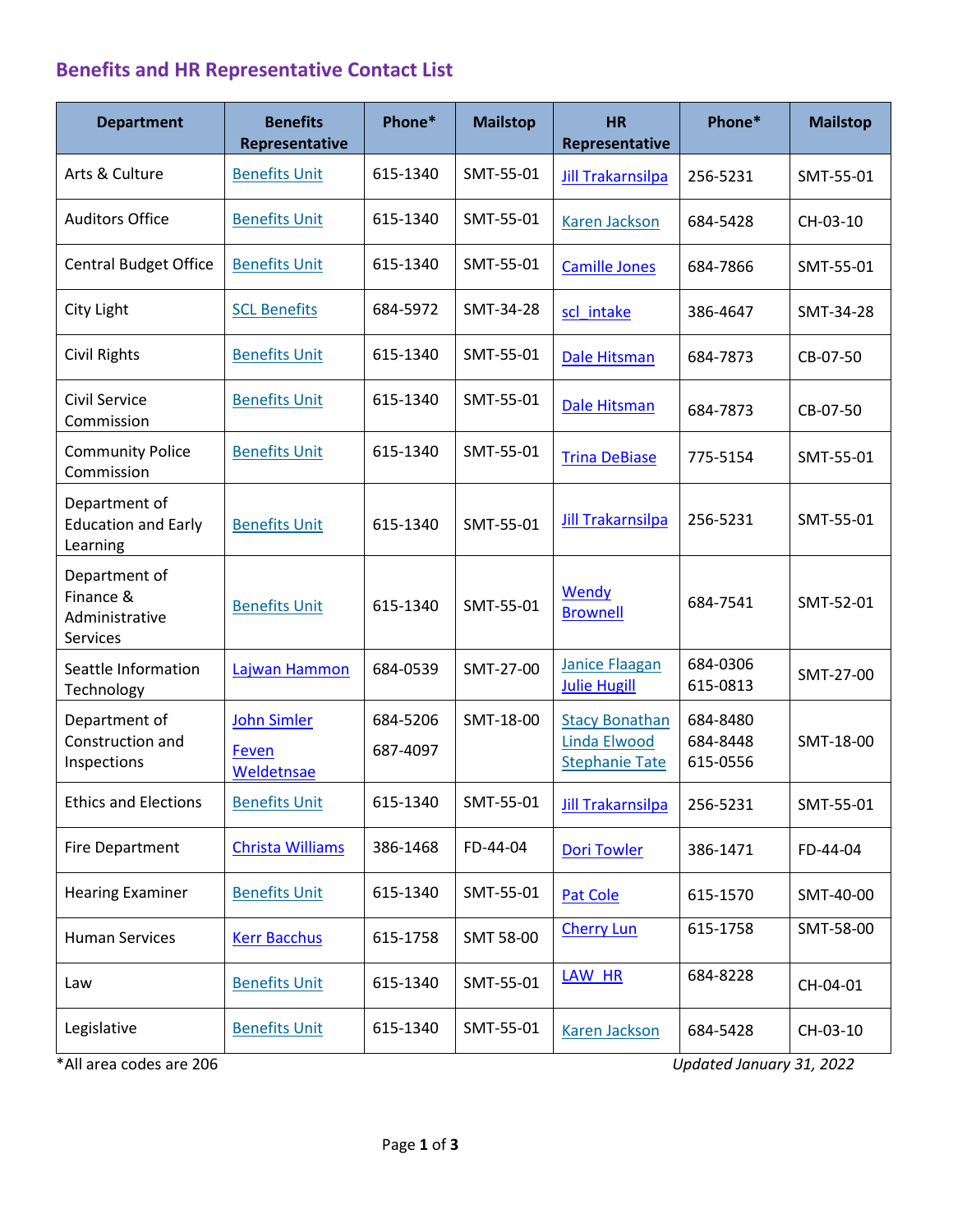| <b>Department</b>                                          | <b>Benefits</b><br>Representative | Phone*   | <b>Mailstop</b> | <b>HR</b><br>Representative | Phone*   | <b>Mailstop</b> |
|------------------------------------------------------------|-----------------------------------|----------|-----------------|-----------------------------|----------|-----------------|
| Library                                                    | <b>Cynthia Downing</b>            | 256-5268 | LB-03-01        | <b>Shawna Dennard</b>       | 386-4122 | LB-03-01        |
| Mayor's Office                                             | <b>Benefits Unit</b>              | 615-1340 | SMT-55-01       | <b>Camille Jones</b>        | 684-7866 | SMT-55-01       |
| <b>Municipal Court</b>                                     | <b>Maribel Centeno</b>            | 684-5662 | JC-00-52        | <b>Berlinda Womack</b>      | 684-8885 | JC-00-52        |
| Neighborhoods                                              | <b>Benefits Unit</b>              | 615-1340 | SMT-55-01       | Dale Hitsman                | 684-7873 | CB-07-50        |
| Office of Economic<br>Development                          | <b>Benefits Unit</b>              | 615-1340 | SMT-55-01       | <b>Jill Trakarnsilpa</b>    | 256-5231 | SMT-55-01       |
| Office of Emergency<br>Management (OEM)                    | <b>Benefits Unit</b>              | 615-1340 | SMT-55-01       | <b>Trina DeBiase</b>        | 775-5154 | SMT-55-01       |
| Office of Film & Music                                     | <b>Benefits Unit</b>              | 615-1340 | SMT-55-01       | <b>Jill Trakarnsilpa</b>    | 256-5231 | SMT-55-01       |
| Office of Immigrant<br>and Refugee Affairs                 | <b>Benefits Unit</b>              | 615-1340 | SMT-55-01       | <b>Jill Trakarnsilpa</b>    | 256-5231 | SMT-55-01       |
| Office of Housing                                          | <b>Benefits Unit</b>              | 615-1340 | SMT-55-01       | <b>Dale Hitsman</b>         | 684-7873 | SMT-55-01       |
| Office of Inspector<br><b>General for Public</b><br>Safety | <b>Benefits Unit</b>              | 615-1340 | SMT-55-01       | <b>Karen Jackson</b>        | 684-5428 | CH-03-01        |
| Office of<br>Intergovernmental<br>Relations                | <b>Benefits Unit</b>              | 615-1340 | SMT-55-01       | <b>Camille Jones</b>        | 684-7866 | SMT-55-01       |
| Office of Labor<br>Standards                               | <b>Benefits Unit</b>              | 615-1340 | SMT-55-01       | <b>Dale Hitsman</b>         | 684-7873 | SMT-55-01       |
| Office of the Ombud                                        | <b>Benefits Unit</b>              | 615-1340 | SMT-55-01       | <b>Dale Hitsman</b>         | 684-7873 | SMT-55-01       |
| Office of Planning and<br>Community<br>Development         | <b>Benefits Unit</b>              | 615-1340 | SMT-55-01       | Dale Hitsman                | 684-7873 | SMT-55-01       |
| Office of Police Pension<br>and Relief                     | <b>Benefits Unit</b>              | 615-1340 | SMT-55-01       |                             |          |                 |
| Office of Sustainability<br>and Environment                | <b>Benefits Unit</b>              | 615-1340 | SMT-55-01       | <b>Jill Trakarnsilpa</b>    | 256-5231 | SMT-55-01       |
| Parks and Recreation                                       | <b>PKS Payroll</b>                | 684-7371 | PK-01-01        | <b>Shari Okada</b>          | 684-7362 | PK-01-01        |
| Police Department                                          | <b>SPD HR Benefits</b>            |          | JC-05-01        | <b>Kasey Loete</b>          | 233-1546 | JC-05-01        |

\*All area codes are 206 *Updated January 31, 2022*